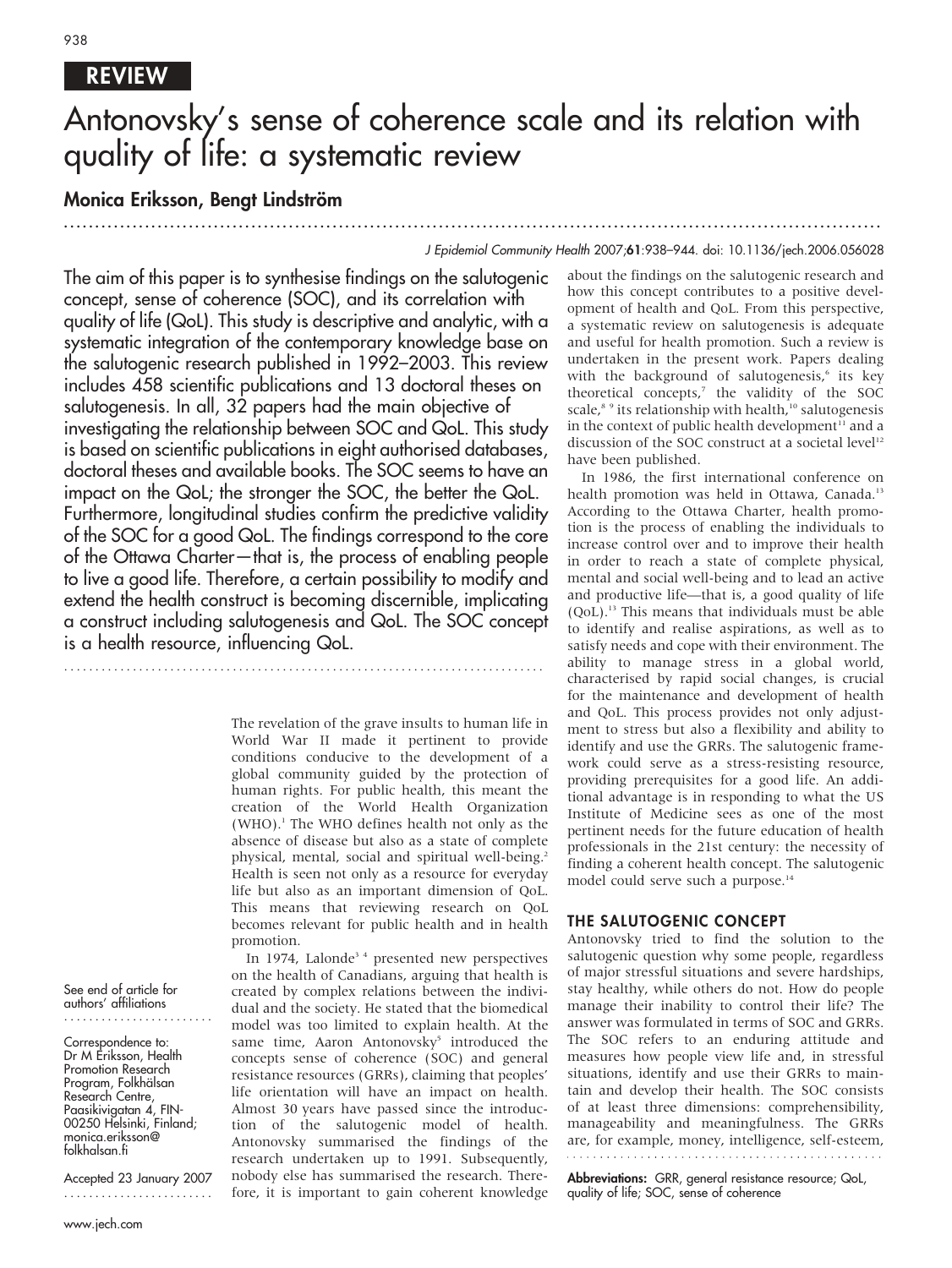preventive health orientation, social support and cultural capital. People with these kinds of resources at their disposal have better chance to deal with the challenges of life.

#### THE CONCEPT OF QOL

The concept of QoL is complex, and there exists no universally accepted definition. There is a general agreement that the concept is multidimensional and the complexity is problematic to capture.15–18 QoL can be viewed from various sciences such as philosophy (good life), sociology (intangible welfare and wellbeing), economy (economic standard), behavioural science (well-being) and medicine (normality).<sup>19 20</sup>

QoL has been defined as personal well-being or satisfaction with life,<sup>15</sup> as well as physical and material well-being, relations with other people, social, communal, civic activities, personal development and fulfilment,<sup>21</sup> positive mental health,<sup>22</sup> a degree of goodness,<sup>16</sup> and is related to health (HRQOL). Functional status, often actually functional limitations, and health are two dimensions of HRQOL. Both QoL and health are complex concepts. The concept of HRQOL is frequently used interchangeably with the QoL construct.17 The definition of QoL by the WHO QoL Assessment Group captures physical and mental health in terms of positive aspects of health like coping, resilience, satisfaction and autonomy.<sup>22</sup>

A salutogenic interpretation of the QoL concept combines the global, external, interpersonal and personal resources of an individual, group or society.<sup>19 20</sup> These four dimensions form a holistic definition of the QoL based on the salutogenic theory as follows: ''QoL is the total existence of an individual, a group or a society describing the essence of existence as measured objectively and perceived subjectively by the individual, group or society.''20 This model is consistent with WHO approaches to health promotion, and is appropriate for health service evaluation.<sup>23</sup>

The frequently used concepts of well-being, welfare, wellness, happiness and life satisfaction are all constructs closely related to QoL, but still theoretically distinct from this concept. These concepts require a separate review. In order to create coherence and crystallise the relationship between QoL and SOC, other similar concepts are excluded from this paper.

The aims of this paper are (1) to add new knowledge about SOC and its relationship with QoL, in addition to the evidence related to health; and (2) to relate the findings to the core of the Ottawa Charter for health promotion.

#### METHOD

This review, a research synthesis according to Cooper, $24$  presents the state of knowledge on the salutogenic concept from 1992– 2003. There are two explanations for the choice of the time period. First, this review is a continuation of the work carried out by Antonovsky up to 1991.<sup>8</sup> Second, although the review will continue in the future, it is time-limited here because it is part of a doctoral thesis that started in 2003. The review is systematic in the sense that all included papers have been critically examined by the first author, according to a set of criteria (see below). The papers were analysed according to the following dimensions: (1) the study objective (as the exploration of how SOC can affect health as a dependent and an independent variable, the examination of the predicting value of the SOC); (2) the study designs and methods for analysis (multiple methods and multiple levels of analysis); (3) conceptual description of the concept of QoL (do the authors identify what they conceptualise as QoL); (4) reasons for choosing a particular measure of QoL; and (5) the applicability and practical use of the results.

An approach using regression techniques for the analysis is more useful than that using correlations only.<sup>15</sup> There are several studies supporting a significant relationship between SOC and QoL. However, this kind of notion gives only a limited but not sufficient evidence. The effect sizes of the correlation applied in this review follow the Cohen's recommendation for behavioural sciences.<sup>25</sup> The effect size  $r = 0.10$  is considered small,  $r = 0.30$  medium and  $r = 0.50$  large. Furthermore, the ability of the SOC questionnaire to predict QoL is presented. In addition, studies whose findings failed to support an effect on QoL are shown.

The interpretation of causality is somewhat problematic. A correct conclusion of the study results requires a careful stepby-step analysis of the study design.26 Some of the techniques can give us a clue regarding the effects on QoL. By using hierarchical regression analyses, the main effect on QoL can be estimated. A significant increment in  $r<sup>2</sup>$  detected in the final step of the regression model, indicates a direct effect of the SOC on the QoL outcome.<sup>25</sup> A moderator is a variable that affects the direction and/or strength of the relationship between an independent and a dependent variable.<sup>27</sup> A variable functions as a mediator when it accounts for the relationship between the independent and dependent variables.<sup>27</sup> Structural equation modelling is a method used for the estimation of causality.<sup>28</sup> Longitudinal and cross-sectional studies are analysed here separately, and so are the quantitative and qualitative studies.

#### Limitations of the research synthesis

The lack of a common and consensual definition of QoL makes it somewhat complicated to interpret and conclude the findings. However, this is a general issue in research and not limited to the salutogenic theory. QoL was measured by standardised and validated questionnaires, as well as the original SOC scales. This makes the results as adequate as possible. A parallel can be drawn to the difficulties involved in defining the health concept. Many different ways of measuring health exist. However, most of the questionnaires measure risks, symptoms of diseases or ill health (eg, the Nottingham Health Profile, the Sickness Impact Profile, Health Index). In such studies, health is defined negatively and a pathogenic approach is adopted. $15-17$  In addition, the results from crosssectional studies using only correlations for the analysis are limited. The findings do not answer the questions about causality. Longitudinal studies are needed for this purpose.

#### Inclusion and exclusion criteria

The inclusion criteria are: (1) papers dealing with the SOC concept and/or using some of the different versions of the SOC questionnaire published in scientific peer-reviewed journals. Further, for this paper, studies aiming to assess QoL and relate the results to the SOC; (2) peer-reviewed papers and doctoral theses; (3) quantitative and qualitative studies with equal weights to the method used; (4) papers in English, Finnish, Danish, Norwegian or Swedish; (5) papers with a careful description of the translation process to languages other than English; (6) quantitative studies with an acceptable reliability and validity (face, consensual, construct, criterion, predictive and responsiveness); and (7) publications in the time span 1992–2003.

The exclusion criteria are: (1) papers not using Antonovsky's Life Orientation Questionnaire (SOC) for measuring coherence; (2) papers in languages other than those mentioned before (ie, French, German, Japanese and Polish); (3) double published papers (included only once); (4) papers without references to Antonovsky's SOC concept (primary or secondary references); (5) papers afflicted with weakness in power—that is, response rate <50%, without a careful analysis of dropouts (after request of completing information from the authors without an answer); (6) papers afflicted with insufficient validity of the SOC scale (ie, dealing only with one or two dimensions of the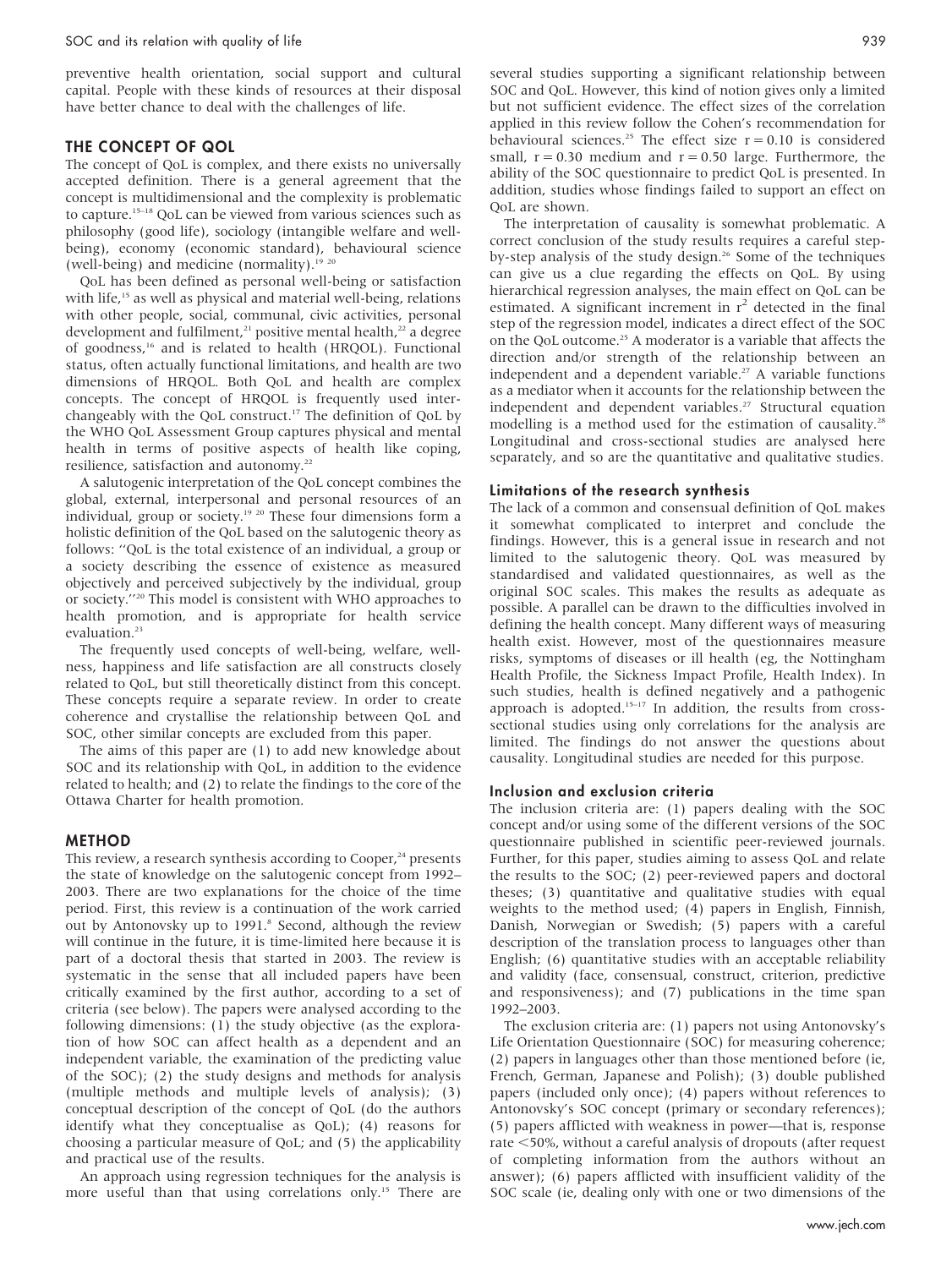concept); and (7) publications at master of science level or lower (ie, dissertations).

#### Search strategy

The following search strategy has been performed: (1) electronic search in the databases PubMed (Medline), Bibsys, ISI, Libris, PsychInfo, Cinahl, Social Services Abstracts and Sociological Abstracts; (2) search on the key words salutogenesis, salutogenic, sense of coherence and the Swedish and Finnish translations; (3) reviewing reference lists in the identified papers; and (4) personal communication with the authors and colleagues.

#### Material and procedure

The description of the material is presented in a flow chart (see Eriksson and Lindström,<sup>9</sup> appendix table 1). After adjustment for double listing in the databases and doctoral thesis, 458 hits met the inclusion criteria (as of 31 December 2003). This review is based on these articles and 13 doctoral theses (see Eriksson and Lindström,<sup>9</sup> appendix tables 9 and 10). From the total of 458 articles, 32 papers were eligible for review, based on their main purpose, the relationship between QoL and the SOC. A detailed protocol was compiled for each article or doctoral thesis. The assessment of the included papers is described in detail elsewhere.<sup>9</sup>

It was not possible to carry out a full meta-analysis, mainly because of the diversity in the base material, the variations in methods and the objective of this research synthesis. This review material includes studies of varying sizes, samples, study design and methods of analysis. A separate appendix (supplementary table 1) with statistical data about the included studies and the instruments used for measuring QoL is available online at http://jech.bmj.com/supplemental.

#### RESULTS SOC and QoL

This section describes the findings from the reviewed studies regarding SOC and QoL. Boxes 1 and 2 show the main objectives of the reviewed studies, categorised into quantitative studies (box 1) and qualitative studies (box 2). Furthermore, a distinction between cross-sectional (a) and longitudinal (b) study design is shown.

#### Instruments used for measuring QoL

In health research in general, and especially in QoL research, there are many instruments that are used to measure physical impairment, disability or handicap—for example, the Sickness Impact Profile and Nottingham Health Profile. Although commonly described as QoL scales, these instruments are better called measures of health status because they focus on physical symptoms. They emphasise the measurement of general health, and make the implicit assumption that poorer health indicates poorer QoL. Few of the early instruments, such as the Medical Outcomes Study 36-Item Short Form, examine the subjective non-physical aspects of QoL, such as emotional, social and existential issues. The emphasis on these aspects is generally weak (Fayers and Machin,  $15$  p 17).<sup>16</sup>

The specific instruments for measuring QoL were measured by using Czapinski's QoL Questionnaire,<sup>30</sup> The EORTC QoL Questionnaire-C30,<sup>39 58 61 62</sup> The Family QoL Scale—Parent Form,<sup>31</sup> The Ferrans' and Powers' QoL Index,<sup>35 50</sup> The Flanagan QoL Scale,<sup>40 42</sup> Kajandi's QoL Scale,<sup>49</sup> The Lancashire QoL Profile,<sup>57</sup> The Pediatric Asthma QoL Questionnaire,<sup>44</sup> The Comprehensive QoL Scale<sup>45</sup> and The World Health Organization QoL Scale.<sup>55 41</sup>

The following generic instruments for measuring general health were also interpreted as valid and reliable for measuring QoL in the reviewed studies: the Short Form of Health-related QoL 36-Item Short Form,<sup>46</sup> the SF-12,<sup>33</sup> and The Nottingham Health Profile. The Nottingham Health Profile was not initially developed for this purpose.<sup>38 53 54</sup> The Health Index, an instrument measuring general health, was used in studies on patients with uraemia <sup>47</sup> and on patients with HIV infection for measuring health-related QoL.<sup>48</sup>

An overall impression of the review is that there is an array of different instruments used for the measurement of QoL. A definite pattern seems to emerge. Some studies used specific instruments for measuring QoL, others have used generic instruments for measuring health, while still others have used a battery of varying instruments measuring symptoms of diseases,<sup>51</sup> <sup>52</sup> <sup>63</sup> <sup>64</sup> emotional state,<sup>51</sup> self-esteem, family functioning, perceptions of competencies and behaviours.<sup>64</sup> Many of them measure limitations in functioning, disability and symptoms of diseases (see supplementary appendix table 2 available online at http://jech.bmj.com/supplemental).

#### Impact of SOC on QoL

Findings from cross-sectional studies on various samples such as patients with heart diseases,<sup>38 42 46</sup> HIV infection,<sup>48</sup> cancer,<sup>39</sup> injured patients,<sup>41</sup> patients with Ménière's disease<sup>32 33</sup> and patients receiving home mechanical ventilation<sup>36</sup> support an influence of the SOC on the QoL. Independent of the used measure, the findings showed that the stronger the SOC, the better the perceived QoL in general. Furthermore, the findings confirm the results on children,<sup>44</sup> older adults<sup>35</sup> and in families.<sup>31</sup> The association between SOC and QoL range from 0.17 among patients with angina pectoris<sup>46</sup> to 0.77 among middle-aged patients with high-risk psychiatric problems.49 The salutogenic model of QoL was applied in two studies among 15 000 children in the Nordic countries.<sup>20 43</sup> The results showed that children had a reasonable QoL with small differences between the countries. The magnitude of the correlation between QoL and SOC was large  $(r \ge 0.50)$  in all the studies with specific instruments for measuring QoL, and somewhat weaker in studies using generic instruments for measuring QoL, with one exception. No significance was reached between the SOC and the QoL among patients with cancer—probably because of the small sample size.<sup>61</sup>

#### Does SOC predict good QoL?

The capacity of the SOC scale to predict a future outcome—the QoL—is expressed by the predictive validity.<sup>65</sup> The results from longitudinal studies were in the same direction, and confirmed the findings from the cross-sectional ones. Results supporting the salutogenic theory as a factor promoting QoL were reported in patients with schizophrenia,<sup>57</sup> patients with coronary heart disease,<sup>42</sup> Japanese civil servants,<sup>55</sup> patients with ischaemia,<sup>53</sup> 54 elderly patients with hip fracture<sup>50</sup> and among middle-aged subjects at high risk of psychiatric disturbances.<sup>49</sup> The findings are consistent, the stronger the SOC, the better the QoL. Family SOC was strongly and positively related to QoL, in families with at least one member having a serious illness.31 Furthermore, the family SOC was the largest predictor of family QOL.

Structural equation modelling has been considered useful in estimating causality.<sup>28</sup> Findings from a study among young children with asthma and their parents showed that the higher the child's SOC and self-esteem, the higher the scores found, with positive coping patterns.<sup>44</sup> However, differing results were reported. In a study among patients with arthritis, the results failed to support Antonovsky's suggestion that SOC can have positive consequences for the subjective QoL.45

Most of the reviewed studies have applied either a crosssectional or a longitudinal study design. Some studies have applied a qualitative study design. The method used here was a hermeneutic phenomenological approach interpreted within the concept of transition.<sup>58</sup> The findings showed that the SOC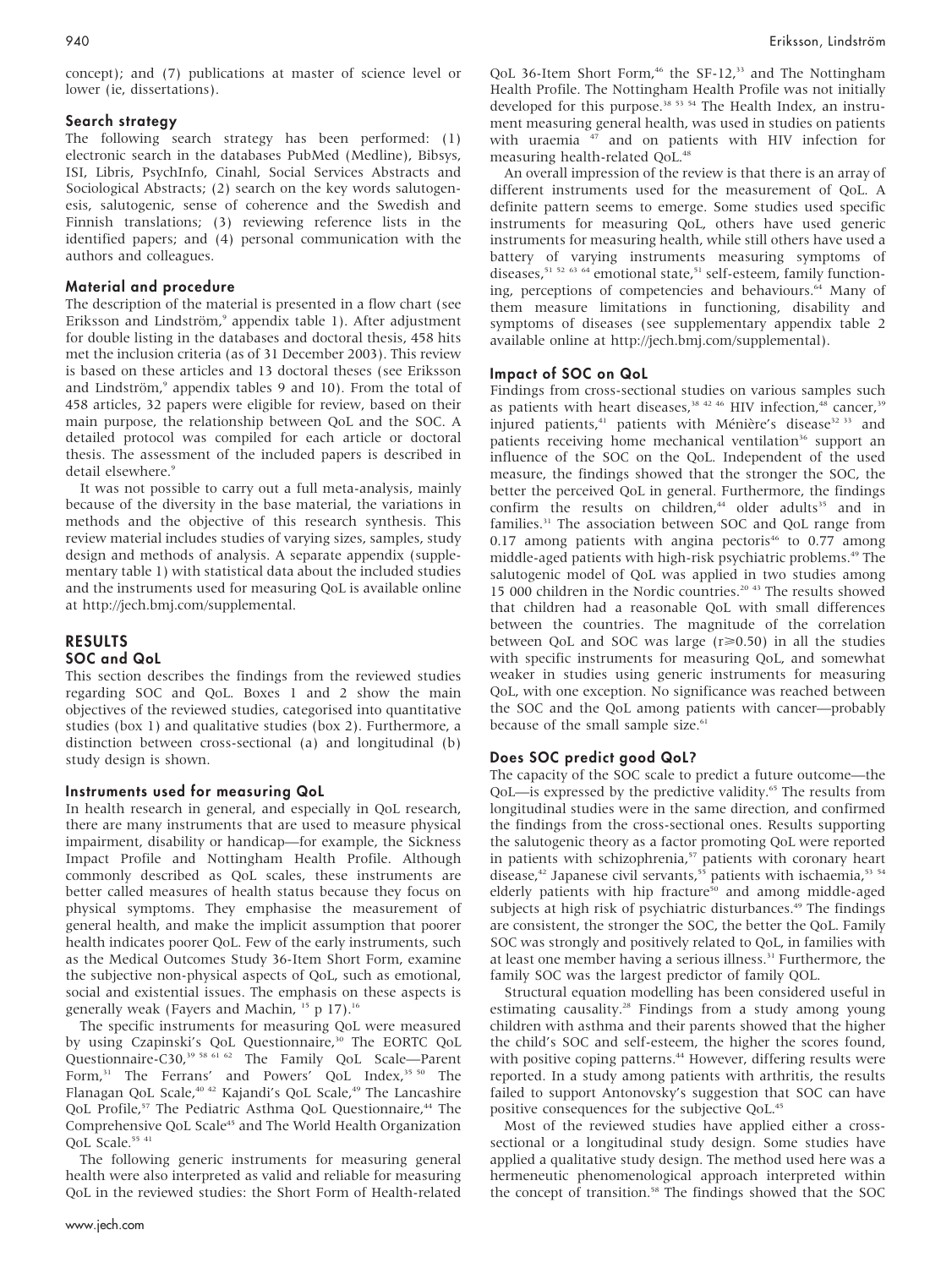# Box 1: Aims of the reviewed studies on the relationship between SOC and QoL: quantitative studies

# Studies with a cross-sectional study design

- N Describe how a quality of life (QoL) instrument developed especially for children can be applied in a comparative study of children's QoL in the five Nordic countries.<sup>29</sup>
- Examine whether there exist relationships between the level of socioeconomic context, sense of coherence (SOC), health and the QoL.30
- N Examine the relationship between the collective family SOC and family QoL during the postdiagnosis time of a serious illness.<sup>31</sup>
- Evaluate the self-rated quality of life associated with vertigo, hearing loss and tinnitus in patients with Ménière's disease and identify the potential relationships between these findings, treatment regimens and SOC.<sup>32</sup>
- $\bullet$  Evaluate self-reported QoL in patients with Ménière's disease and identify predictors of the results.<sup>33</sup>
- N Describe health-related QoL in adolescents and young adults with uncomplicated epilepsy, and compare it with a random sample of the general population.<sup>34</sup>
- $\bullet$  Test a conceptual model of proposed relationships between physical health limitations, SOC, illness appraisal and QoL.<sup>35</sup>
- Assess the QoL of patients with neuromuscular disorders and skeletal deformities receiving home mechanical ventilation.<sup>36</sup>
- Evaluate the health-related QoL and SOC in adult survivors of allogeneic, haematopoietic stem cell transplantation.<sup>37</sup>
- Assess QoL in patients with varying degrees of ischaemia in comparison with controls, and to determine whether the degree of lower limb ischaemia and SOC were associated with QoL.<sup>38</sup>
- N Investigate experiences of having an indwelling urinary catheter and investigate the association between health-related QoL and SOC.39
- N Describe and compare SOC and holistic QoL and examine the relationships among SOC, holistic QoL, and gastrointestinal and psychological distress symptoms.40
- N Investigate whether tetraplegia would affect the ability to experience and identify emotions and whether SOC contributes to self-rated QoL.<sup>41</sup>
- Test whether Antonovsky's SOC construct can explain additional variance in QoL.<sup>42</sup>
- Investigate determinants of psychosomatic complaints in children in the Nordic countries.<sup>43</sup>
- N Describe the development and initial resting of the inner core of a conceptual model of resilience in children managing a health condition.<sup>44</sup>
- Investigate the physical and psychological impacts of arthritis on people's QoL.<sup>45</sup>
- N Identify and explore the components of patient satisfaction that have the strongest association with health-related QoL among patients with angina.<sup>46</sup>
- N Describe and analyse a group of predialytic patients' with uraemia emotional and functional status, sense of coherence and well-being (QoL).<sup>47</sup>
- N Explore how a group of HIV-infected patients perceived their health-related QoL in relation to their coping capacity expressed as sense of coherence.48

# Studies with a longitudinal study design

- Explore the predictive value of individual dispositions hypothesised to be related to coping with stress and to health (The Lundby study, started in 1947).49
- Study whether SOC had any predictive power in patients with hip fractures regarding length of stay in hospital, state of confusion and health, functional ability, QoL and municipal home-help service (4-month follow-up).50
- Study SOC and emotional state as indirect measures of QoL in relation to coronary artery bypass grafting surgery (1-year follow-up.<sup>51</sup>
- N Investigate the relationship between chest pain after coronary artery bypass grafting, QoL and coping capacity (1- and 3 year follow-up).<sup>52</sup>
- N Assess the QoL after successful intervention among patients with varying degrees of lower limb ischaemia in comparison with healthy controls and the respondents' degree of SOC (6-month follow-up).<sup>53</sup>
- N Assess the impact of haemodynamically successful or unsuccessful bypass grafting or angioplasty on patients' QoL throughout the first year after surgery (1-year follow-up).<sup>54</sup>
- Evaluate the lasting effect of psychosocial characteristics on QoL (1-year follow-up).<sup>55</sup>
- Evaluate the presence of post-traumatic stress symptoms and to identify potential relationships between these findings and SOC and QoL aspects (2–6-month follow-up).<sup>56</sup>
- Examine the construct and predictive validity of the SOC concept in a sample of persons with schizophrenia living in the community (18-month follow-up).<sup>57</sup>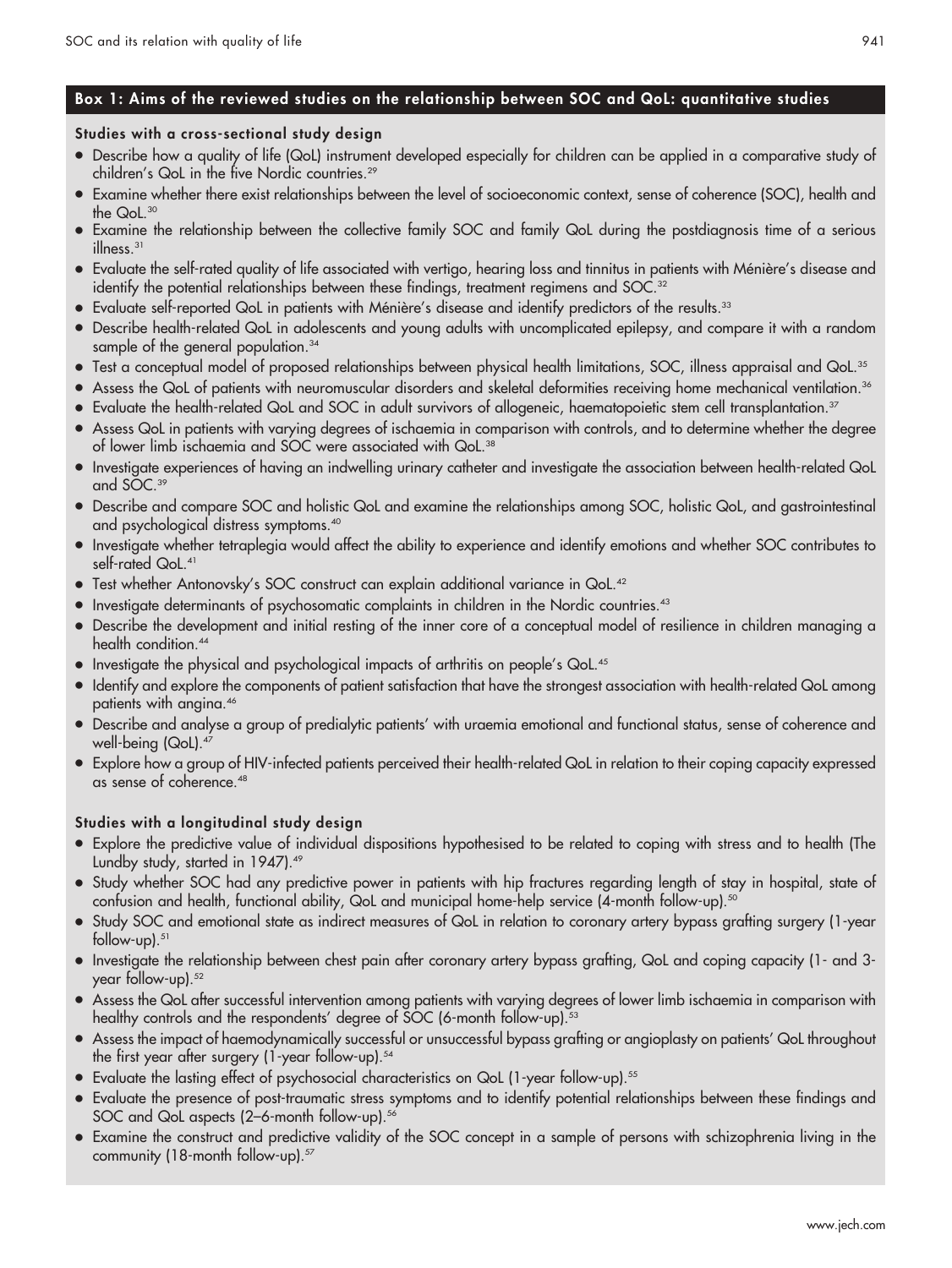## Box 2: Aim of the reviewed studies on the relationship between SOC and QoL: qualitative studies

## Studies with a cross-sectional study design

- Investigate the experiences of daily life and life quality (phenomenological-hermeneutic).<sup>5</sup>
- $\bullet$  Investigate the structure of the life purpose (QoL) and the ego (method not mentioned).<sup>59</sup>

## Studies with a longitudinal study design

• Investigate the QoL and SOC for patients with acute leukaemia and malignant lymphoma (2-year follow-up interviews, content analysis).<sup>60</sup>

played an important role as an internal resource for controlling the life.

#### Interpretations and conclusions

This review showed that the studies were mainly carried out on various disease-specific groups of patients instead of on the general population. Furthermore, the array of questionnaires used for measuring QoL is striking.

Most of the studies included reported a correlation coefficient that could be of large magnitude ( $r \ge 0.50$ ). The results from the large body of quantitative studies were supported by a study using a qualitative approach for the analysis. Further, the findings from cross-sectional studies were supported by the results from longitudinal ones. The SOC seems to be a resource that enhances the QoL directly, or mediated by a good perceived health. This could be the logical conclusion of the relationship between SOC and QoL.

# Implementation of the findings in practice

As a sociologist, Antonovsky knew very well about the impact of social conditions on peoples' health in a society. Antonovsky explicitly pointed out the responsibility of the society to create conditions that induce the strengths of coping—that is, SOC. Eventually, it is not a question about the free choice of the person to cope well, but the key is embedded in society and in people who care about each other.<sup>66</sup> The authors consider the SOC to be a way to promote equity.

A potential of the salutogenic concept is the possibility of applying this framework in the construction of Healthy Public Policies and Health in All Policies.<sup>13 67</sup> This means that it is possible to use it to construct the coherence needed to create a health-promoting society. Such a society becomes salutogenic not only in its health services but also in its general functions and services. Here, it is important to strengthen existing GRRs, create new ones and make them available for the citizens to be aware of, identify and benefit from them.

The salutogenic approach could be applied in practice in different ways. First, it can be used to implement the principles in all policies/healthy public policy (society) to measure and monitor health promotion processes.<sup>13 68</sup> Second, it can be used to explore the potential of the SOC in process-oriented health indicator systems (society).<sup>69 70</sup> This is a new research area; the salutogenic research has not entered yet.

Third, the salutogenic research and the SOC instrument help in interventions and treatment (of groups and individuals).<sup>71 72</sup> An example of how the salutogenic construct could be used in practice is the salutogenic dialogue described by Malterud and Hollnagel.<sup>73</sup> <sup>74</sup> The salutogenic concept is suggested to be a valuable base for health-promoting family therapy.<sup>72</sup> A salutogenic model of family therapy has been applied at a university

clinic in Lund, Sweden. In addition, the salutogenesis could be seen as a theoretical foundation for health promotion research in general, implemented as a systematic orientation and perspective in the daily activities and actions of the professionals.

Fourth, the SOC is applicable in learning processes and evaluation of education. There has been much focus on health promotion in schools—for example, the WHO framework of Health Promoting Schools. There has previously been a thorough analysis of the similarities between the learning process and the salutogenic model as exemplified in the Swedish national curriculum.<sup>75</sup> The learning process is facilitated when the information is structured and comprehensible and thus becomes meaningful. The salutogenic framework facilitates the learning process and simultaneously promotes health. Applying the salutogenesis in a learning context becomes especially useful for children with special needs.<sup>76</sup> The salutogenic model here becomes a tool for the enhancement of QoL. Further, integrating the salutogenic perspective in all activities and programmes in school also means that health promotion becomes integrated with school development.<sup>77</sup> Further, a model based on the salutogenic perspective has been developed, with the special aim of evaluating education on different levels in the European Union.<sup>78</sup>

## **DISCUSSION**

The main intentions of this review were (1) to synthesise the evidence base of the relationship between SOC and QoL and (2) to relate the findings to the core values of the Ottawa Charter. A further piece is added here to the salutogenic puzzle creating a coherent understanding of the SOC concept.<sup>79 10</sup> The first aim is fulfilled—that is, the potential of the salutogenic concept for public health and health promotion. The second aim lies in its applicability at different levels—that is, at individual, group (family) or societal level. It is applicable to healthy people as well as to people afflicted with serious illnesses and disabilities. This is an advantage of the salutogenic model.

Somewhat surprisingly, we found that none of the reviewed studies has explicitly explained the choice of the instrument for measuring QoL. Furthermore, only few studies have discussed what they mean by QoL. The lack of a definition of what the authors conceptualise as QoL and the reasons for choice of measures could be seen as limitations. This seems, however, to be a rather general scientific problem than afflicted to the salutogenic theory.

#### FURTHER RESEARCH

The further the analysis proceeds, the more evident the hidden potential of the SOC concept becomes. The strength of the salutogenic concept lies in its potential to contribute to societies' ability to adopt a healthy public policy, where the content and the structure of the society and the services are made salutogenic, not only a health policy for the health services. Therefore, it is vital to strengthen the available GRRs,

# What this paper adds

- New and coherent knowledge about the relationships between sense of coherence (SOC) and quality of life (QoL)—that is, SOC is a significant predictor of QoL; a strong SOC is strongly related to good QoL; the stronger the SOC, the better the QoL.
- Gives examples of possible applications in public health and health promotion practice.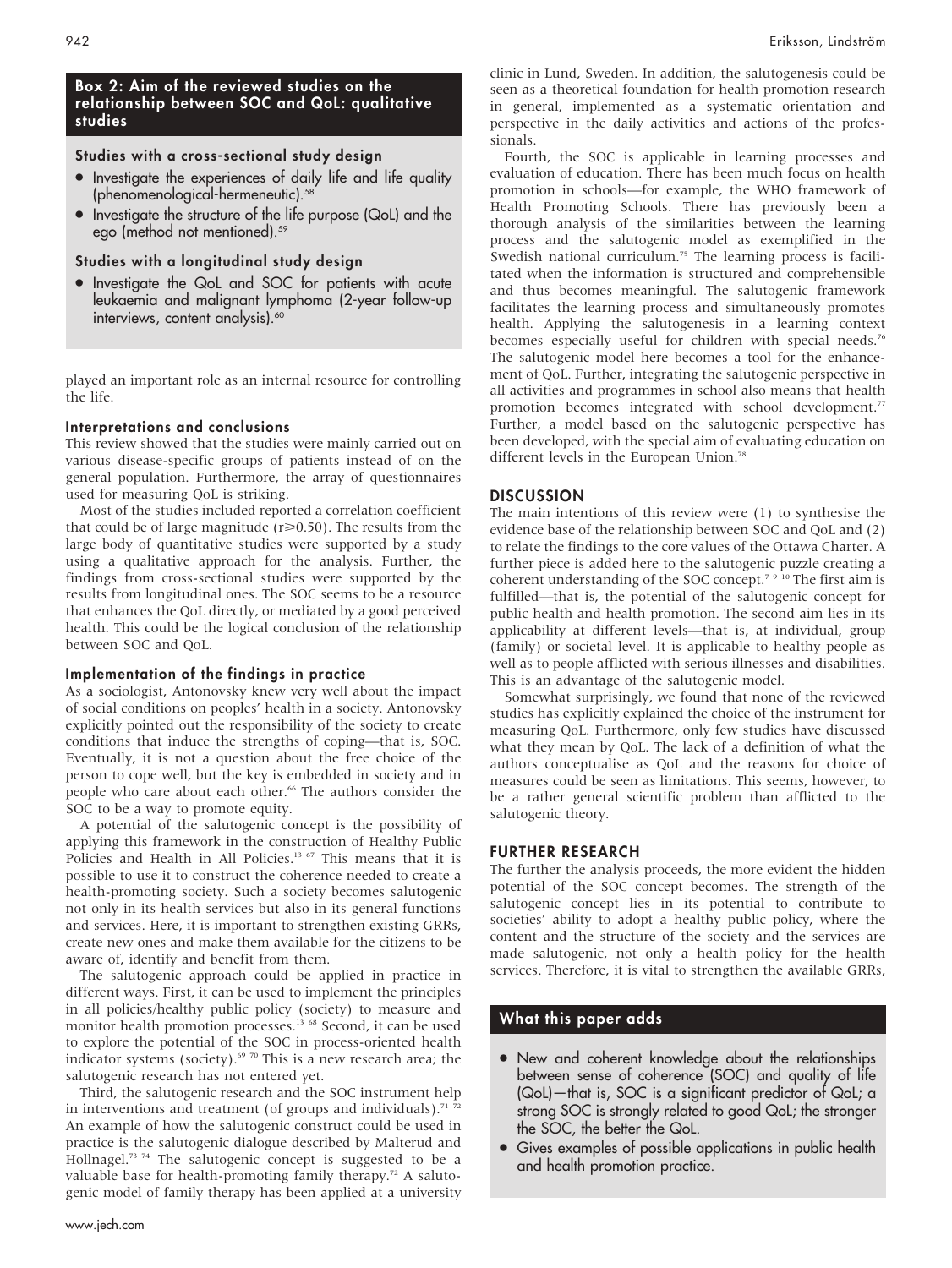# Policy implications

The sense of coherence (SOC) construct is applicable in healthy public policies in different ways:

- Implementing the principles in all policies/healthy public policy (society);
- Exploring the potential in process health indicator systems (society);
- Interventions and treatment (of groups and individuals);
- Applicable in learning processes and evaluation of education.

to create new GRRs and to enable the citizens to identify and benefit from these. Further, most of the studies were applied on different patient groups. It would be important to apply similar studies in general populations.

Based on the findings from this review on salutogenesis, a certain possibility—of modifying and extending the health construct—is becoming discernible, implicating a health construct including salutogenesis and QoL. The idea is to improve the existing definition of health by integrating the principles of Health Promotion (the Ottawa Charter) and the convention on Human Rights with Antonovsky's salutogenic concept.

Health promotion is the process of enabling individuals, groups or societies to increase control over, and to improve their physical, mental, social and spiritual health. This could be reached by creating environments and societies characterised of clear structures and empowering environments where people are able to identify their internal and external resources, use and reuse them to realize aspirations, to satisfy needs, to perceive meaningfulness and to change or cope with the environment in a health promoting manner.

The ongoing discussion regarding indicators of health in societies is interesting and highly important.<sup>69</sup> Perhaps the measurement of the SOC in general populations could function as an indicator of the health status of the society. This is a task for further innovations.The most important challenge now is to implement the salutogenic approach on all societal levels in all policies—that is, building healthy public policy in the salutogenic way. Here, coherence is the key word combining our present knowledge of salutogenesis with the main message from health promotion research (after the 2004 Bangkok Charter). Both emphasise the need for synergy in and between action arenas as the way to increase the overall effectiveness.



Supplementary appendix tables are available at http://jech.bmj.com/supplemental

Authors' affiliations .......................

Monica Eriksson, Bengt Lindström, Health Promotion Research Program, Folkhälsan Research Centre, Helsinki, Finland

Funding: This study was supported by grants from Folkhälsan Research Centre, The Health Promotion Research Programme and the European Commission (European Masters in Health Promotion (EUMAHP).

Competing interests: None declared.

#### **REFERENCES**

- 1 United Nations Department of Public Information. The universal declaration of human rights. Paris: United Nations Department of Public Information, 1948, http://www.unhchr.ch/udhr/miscinfo/carta.htm (accessed 23 Mar 2007).
- 2 Nutbeam D. Health promotion glossary. Geneva: WHO, 1998.
- Lalonde M. A new perspective on the health of Canadians. Ottawa: Information Canada, 1974.
- 4 Lalonde M. New perspective on the health of Canadians: 28 years later. Pan American J Public Health, 2002;12:149–52.
- 5 Antonovsky A. Health, stress and coping. San Francisco: Jossey-Bass, 1979. 6 Lindström B, Eriksson M. Professor Aaron Antonovsky (1923–1994)—the father
- of the salutogenesis. J Epidemiol Community Health 2005;59:506-11
- 7 Lindström B, Eriksson M. Salutogenesis. J Epidemiol Community Health 2005;59:440–2.
- 8 Antonovsky A. The structure and properties of the sense of coherence scale. Soc Sci Med 1993;36:725-33.
- 9 Eriksson M, Lindström B. Validity of Antonovsky's Sense of Coherence Scale-a systematic review. J Epidemiol Community Health 2005;**59**:460–6.
- 10 Eriksson M, Lindström B. Antonovsky's Sense of Coherence Scale and the relation with health: a systematic review. J Epidemiol Community Health 2006;60:376–81.
- 11 Lindström B, Eriksson M. Contextualising salutogenesis and Antonovsky in public health. Health Promot Int 2006;21:238–44.
- 12 Eriksson M, Lindström B. A sense of coherence and health. Salutogenesis in a societal context: Åland, a special case. J Epidemiol Community Health 2007;61:684–8.
- 13 WHO. Ottawa charter for health promotion: an International Conference on Health Promotion, the move towards a new public health, November 17–21 1986. Geneva: World Health Organization, 1986.
- 14 Beaglehole R. Global public health: a new era. Oxford: Oxford University Press, 2003.
- 15 Fayers PM, Machin D. Quality of life. assessment, analysis and interpretation. New York: John Wiley & Sons, 2000.
- 16 Bowling A. Measuring health, A review of quality of life measurement scales. 2nd edn. Maidenhead: Open University Press, 1997.
- 17 **McDowell I**, Newell C. Measuring health. A guide to rating scales and questionnaires, 2nd edn. New York: Oxford University Press, 1996.
- 18 Rapley M. Quality of life research. A critical introduction. London: Sage Publications, 2003.
- 19 Lindström B. Quality of life: A model for evaluating health for all. Conceptual considerations and policy implications. Soz Praventivmed 1992;37:301-6
- 20 Lindström B. The essence of existence. On the quality of life of children in the Nordic countries—theory and practice in public health, [doctoral thesis]. Göteborg: Nordic School of Public Health, 1994.
- 21 Flanagan JC. A research approach to improving our quality of life. Am Psychol 1978;33:138–47.
- 22 Kovess-Masfety V, Murray M, Gureje O. Evolution of our understanding of positive mental health. In: Herrman H, Saxena S, Moodie R, eds. Promoting mental health. Concepts, emerging evidence, practice. Geneva: World Health Organization, 2005:35–45.
- 23 Rootman I, Goodstadt M, Hyndman B, et al. eds. Evaluation in health promotion. Principles and perspectives. Copenhagen: WHO, 2001.
- 24 Cooper H. Synthesizing research, A guide for literature review. 3rd edn. Thousand Oaks: Sage Publications, 1998.
- 25 Cohen J. Statistical power analysis for the behavioral sciences, 2nd edn. Hillsdale: Lawrence Erlbaum Associates Publishers, 1988.
- 26 Cohen J, Cohen P, West SG, et al. Applied multiple regression/correlation analysis for the behavioral sciences. London: Lawrence Erlbaum Associates, Publishers, 2003.
- 27 Baron RM, Kenny DA. The moderator-mediator variable distinction in social psychological research: conceptual, strategic, and statistical considerations. J Pers Soc Psychol 1986;51:1173–82.
- 28 Kaplan D. Structural equation modeling. Foundations and extensions. Thousand Oaks: Sage Publications, 2000.
- 29 Lindström B, Eriksson B. Quality of life among children in the Nordic countries. In: Lindström B, eds. The essence of existence. On the quality of life of children in the Nordic countries—theory and practice in public health. [doctoral thesis]. Göteborg: Nordic School of Public Health, 1994.
- 30 Sek H, Pasikowski T. The quality of life, health and sense of coherence in social context. Pol Psychol Bull 1998;29:69–77.
- 31 Hoehn Anderson K. The relationship between family sense of coherence and family quality of life after illness diagnosis. Collective and consensus views. In: McCubbin HI, Thompson EA, Thompson AI, et al, eds, Stress, coping, and health in families. Sense of coherence and resiliency. Thousand Oaks: Sage Publications, 1998:169–87.
- 32 Hessén Söderman A-C, Bergenius J, Bagger-Sjöbäck D, et al. Patients' subjective evaluations of quality of life related to disease-specific symptoms, sense of coherence, and treatment in Ménière's disease. Otol Neurotol 2001;22:526-33.
- 33 Hessén Söderman A-C, Bagger-Sjöbäck D, Bergenius J, et al. Factors influencing quality of life in patients with Ménièr's disease, identified by a multidimensional approach. Otol Neurotol 2002;23:941-8.
- 34 **Räty LK**, Wilde Larsson B, Söderteldt B. Health-related quality ot lite in youth: a comparison between adolescents and young adults with uncomplicated epilepsy and healthy controls. J Adolesc Health 2003;33:252–8.
- 35 Nesbitt BJ, Heidrich SM. Sense of coherence and illness appraisal in older women's quality of life. Res Nurs Health 2000;23:25–34.